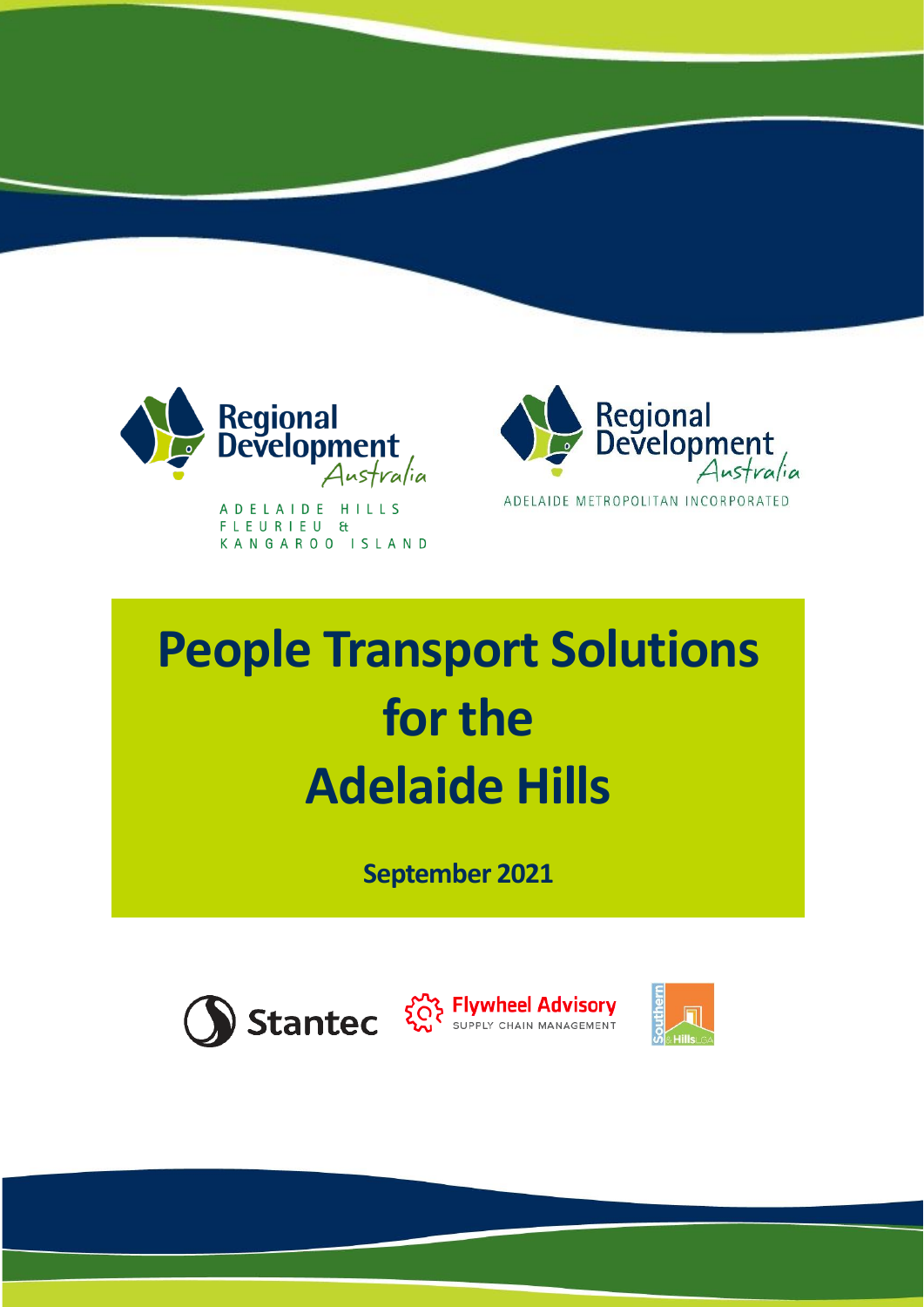# Table of Contents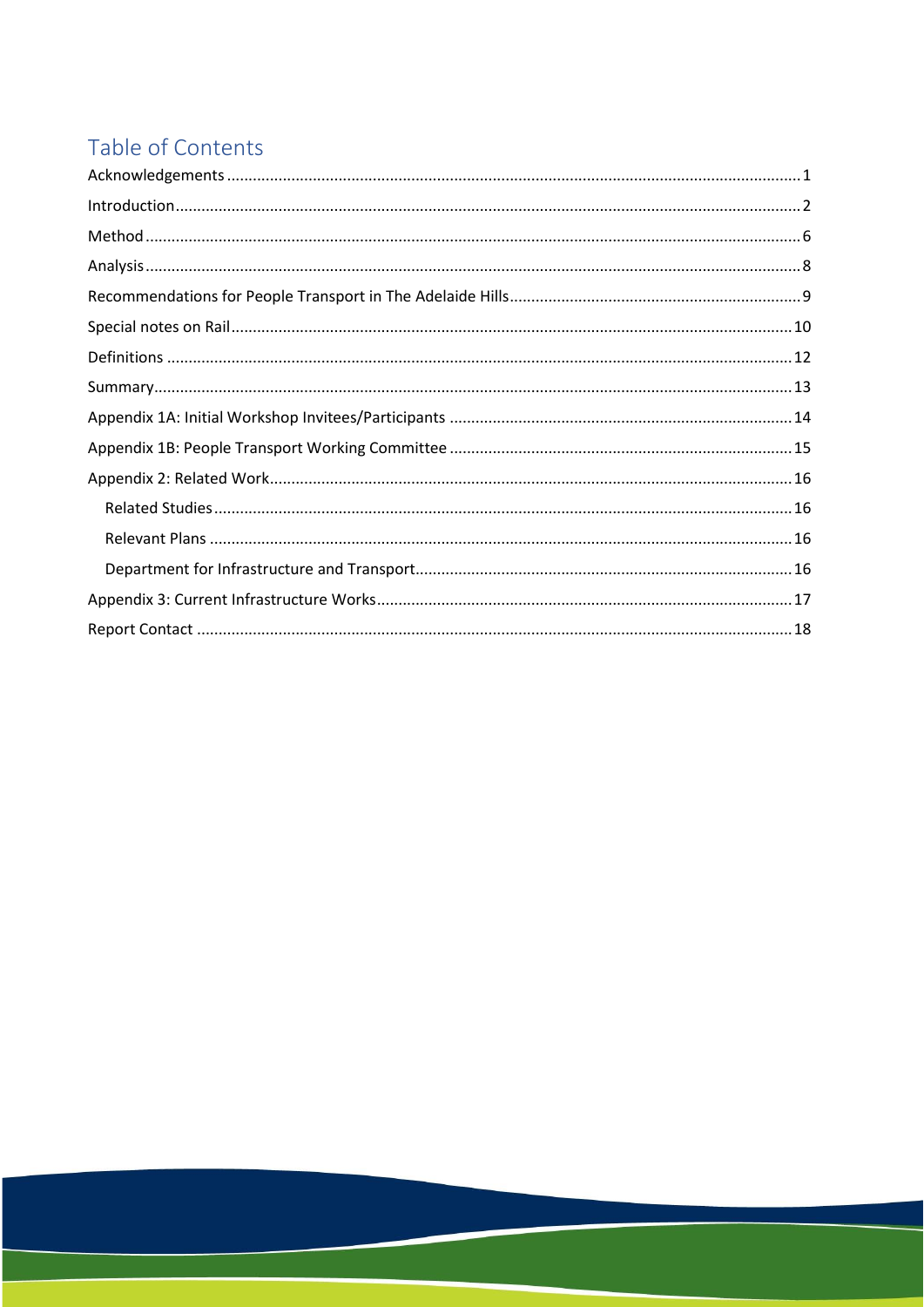# <span id="page-2-0"></span>Acknowledgements

This work is an initiative of and funded by Regional Development Australia Adelaide Hills, Fleurieu and Kangaroo Island, and Regional Development Australia Adelaide Metro.

Regional Development Australia Adelaide Hills, Fleurieu and Kangaroo Island are proud to partner with Southern & Hills Local Government Association.

We thank all workshop participants who shared their knowledge, professional views and otherwise contributed to make this piece of work possible.

We thank the consultants, GTA Consultants now Stantec and Flywheel Advisory who guided this work and made significant contributions to this report.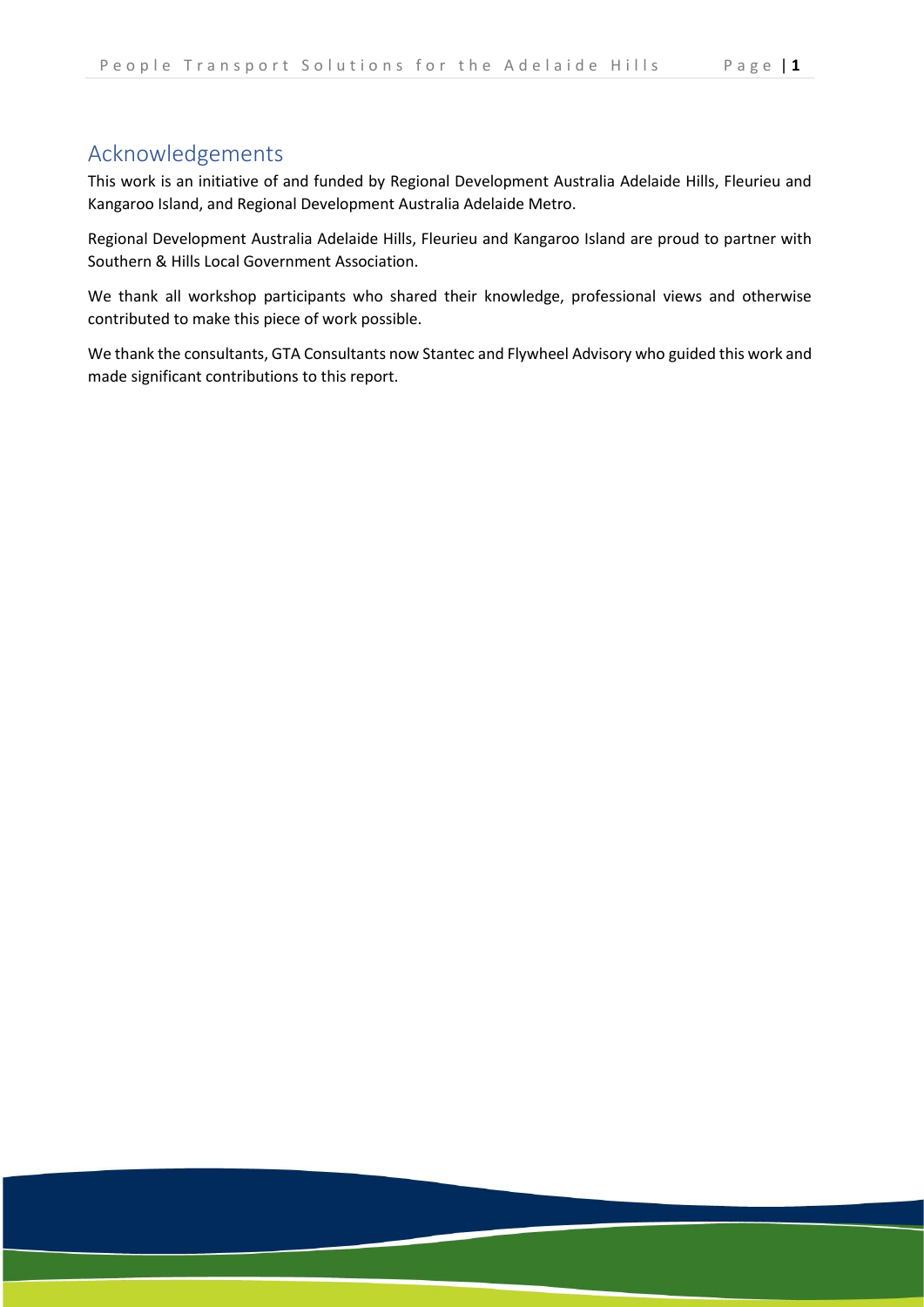# <span id="page-3-0"></span>Introduction

The Bureau of Infrastructure, Transport and Regional Economics estimated that congestion cost Australia \$16.5 billion in 2015. Traffic congestion on the main corridors between Adelaide and the Adelaide Hills region has a negative impact on community wellbeing, economic productivity, and liveability. Forecast population growth in the region, particularly around Mount Barker (refer Figure 1 for current population densities in the region) predict a worsening situation including increased emissions and air pollution, reduced productivity and potentially more accidents. In recent times it appears that increasing traffic congestion is gaining wider appeal as a priority issue for hills residents and others travelling into or through the region.



*Figure 1. Population Densities in the region.*

*Source: ABS Census, 2016*

Several related studies have been completed (refer Appendix 2: Related Work) including in 2019 the Adelaide Hills – Fleurieu Peninsula Regional Public Transport Study, the recommendations of which are summarised in Table 2 and Table 3.

On December 1<sup>st</sup>, 2020, Regional Development Australia Adelaide Hills, Fleurieu & Kangaroo Island (RDA AHFKI) hosted a workshop to bring stakeholders together (refer Appendix 1: Study Participants) to collaboratively formulate a plan of action to address the challenges of the Adelaide Hills Transport corridors, including:

- Recapping on the transport challenges (mass transit and freight) faced by the Hills regions and the constraints of the Hills/Adelaide corridor;
- Revisiting previous studies and agree what remains relevant;
- Agreeing the process for resetting the ideas that will define the solutions; and
- Agreeing who is responsible for delivering and managing the outcomes.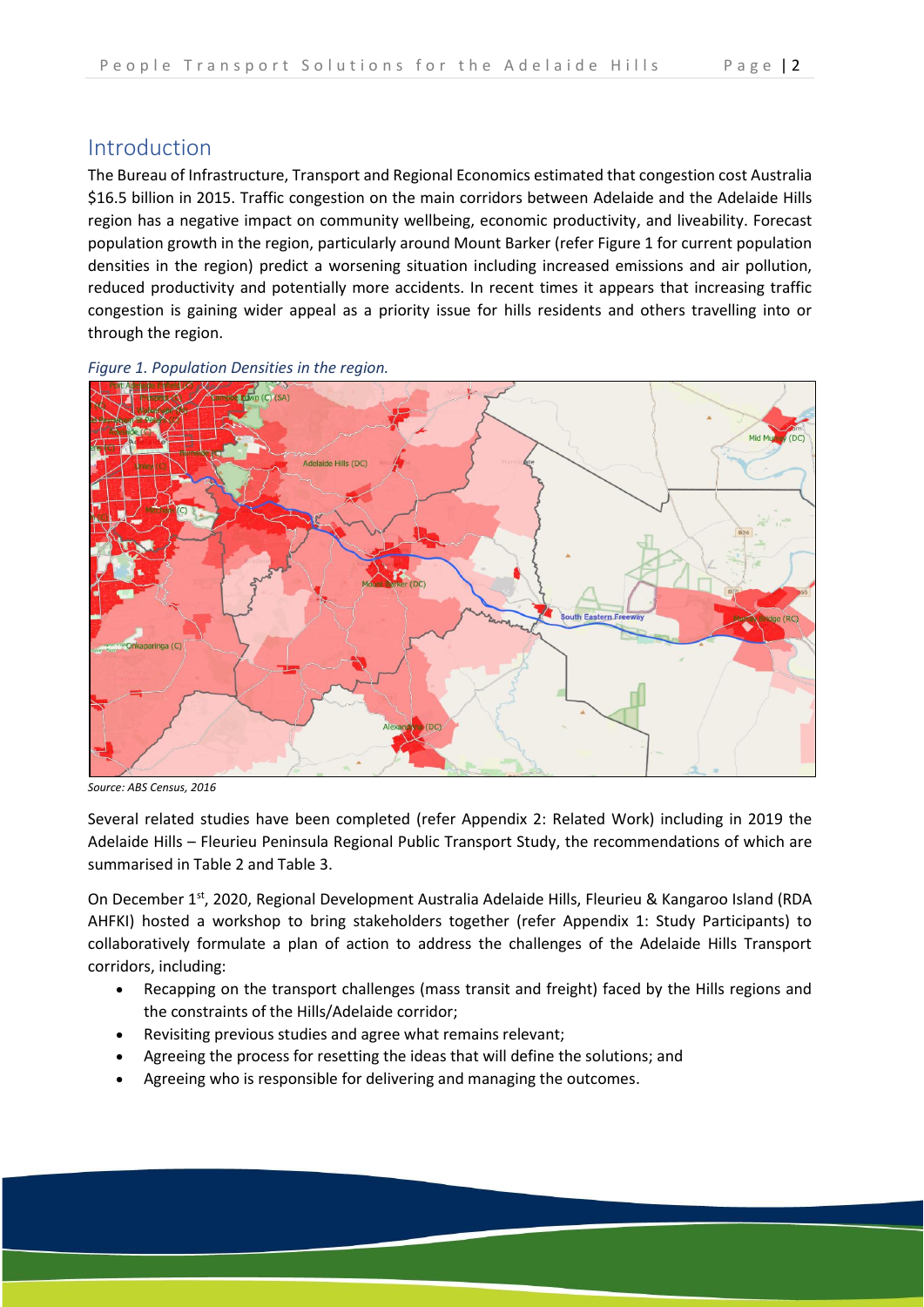A key conclusion from the initial workshop recognised that people movement and freight movement, while generally using the same road and rail corridors, have differing needs and seek substantially different outcomes. These outcomes may be complementary but are more often in conflict.

It was therefore agreed that two Working Committees be formed, one to examine Freight Transport (chaired by John Olson from HDS Australia) and one to examine People Transport (chaired by John Devney from GTA Consultants now Stantec). Members of the People Transport Working Committee are listed in Appendix 1B.

This report outlines the findings and recommendations for improvement to people transport through the Adelaide Hills corridors.

Both the people and freight transport reports are available at [https://rdahc.com.au.](https://rdahc.com.au/)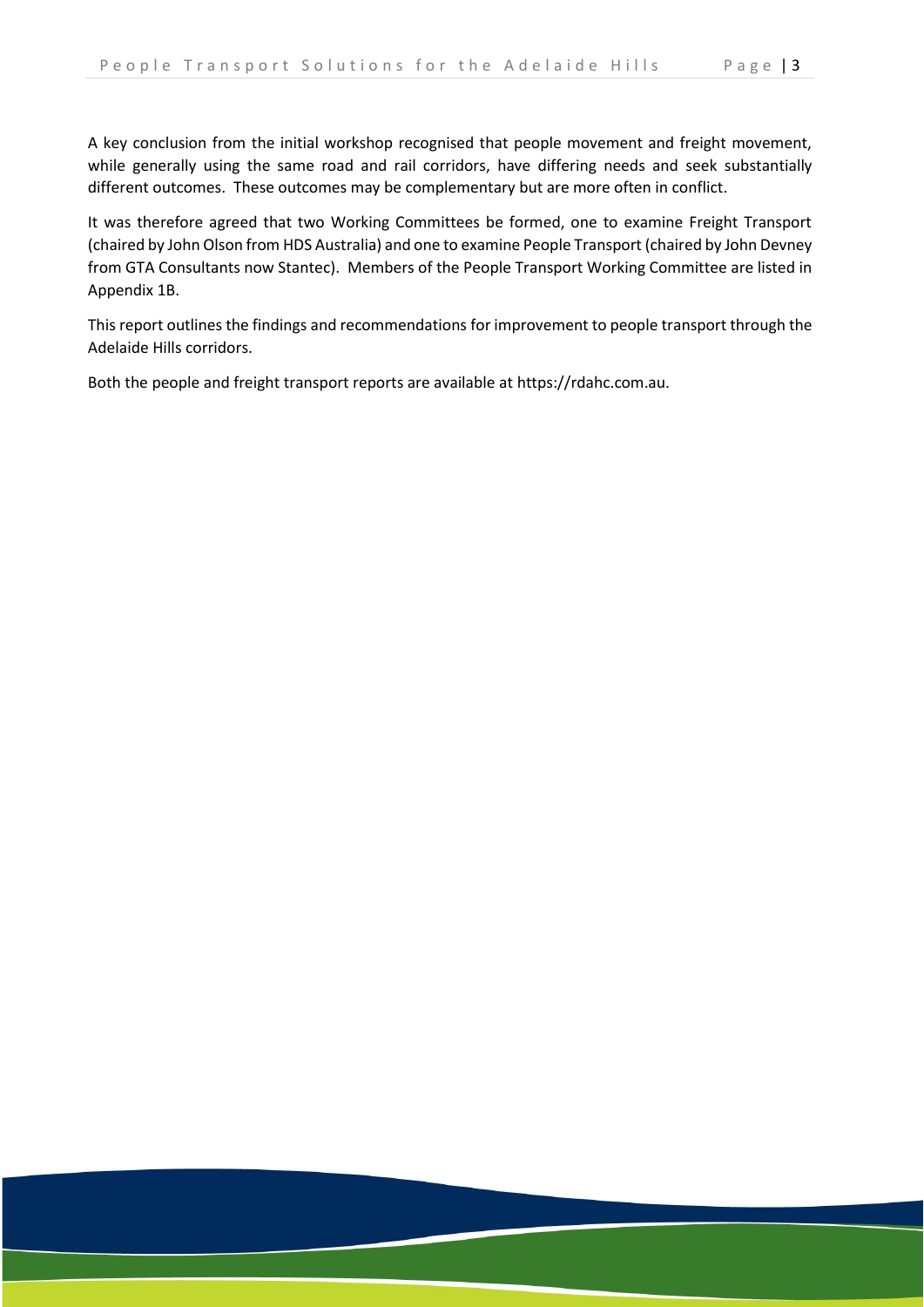| Type of Initiative               | Short Term (under two years)                                                                                                                                                                                                                                   | Medium Term (from 3 to 10 years)                                                                                                                       | Long Term (over 10 years)                                                                                                                                                         |
|----------------------------------|----------------------------------------------------------------------------------------------------------------------------------------------------------------------------------------------------------------------------------------------------------------|--------------------------------------------------------------------------------------------------------------------------------------------------------|-----------------------------------------------------------------------------------------------------------------------------------------------------------------------------------|
| Governance and<br>contracting    | • Review and implement bus<br>contracts to attract new patronage<br>and reduce costs with new service<br>planning guidelines                                                                                                                                   | • Implement Bus Quality<br>Partnerships                                                                                                                | • Continue to monitor the bus<br>service contracts for better<br>customer-focused public transport<br>with more efficient cost recovery                                           |
| <b>Routes and</b><br>services    | • Conduct a comprehensive bus<br>network review based on a route<br>hierarchy that includes frequent<br>routes and on-demand transport<br>with more extensive community<br>consultation during the planning of<br>service changes and in the<br>delivery stage | • Implement the bus network and<br>service changes through an<br>extensive, open and transparent<br>community engagement program                       | • Conduct annual bus service<br>performance reviews with<br>customer and community<br>consultation to accommodate<br>population growth and changing<br>demographics               |
|                                  | • Plan for and implement Regional<br><b>Accessibility Networks</b>                                                                                                                                                                                             |                                                                                                                                                        |                                                                                                                                                                                   |
| <b>Fares and</b><br>ticketing    | • Conduct a fare and ticketing<br>review to integrate metro and<br>country services                                                                                                                                                                            | • Implement an integrated fare<br>policy for metro and regional<br>customers including an extension<br>of the integrated fare zone to<br>Murray Bridge | • Continue to review the fare policy<br>to attract new customer markets                                                                                                           |
|                                  | • Introduce mobile phone and bank<br>card fare payments                                                                                                                                                                                                        | • Implement a new ticketing system<br>with integrated metro and regional<br>fares                                                                      | • Implement more advanced<br>ticketing systems                                                                                                                                    |
| Information and<br>promotion     | · Set-up an integrated Adelaide<br>CBD visitor and public transport<br>information centre                                                                                                                                                                      | • Implement tourist information<br>centres with advanced public<br>transport information                                                               | • Continue to engage with existing<br>and new customers about the<br>public transport network and<br>service changes using innovative<br>methods to distribute the<br>information |
|                                  | • Design and implement a single<br>integrated website for public<br>transport information                                                                                                                                                                      |                                                                                                                                                        |                                                                                                                                                                                   |
|                                  | • Design and implement tourism<br>campaigns with packages that<br>include public transport to<br>attractions and events                                                                                                                                        |                                                                                                                                                        |                                                                                                                                                                                   |
|                                  | • Provide travel packages for new<br>residents in growth areas                                                                                                                                                                                                 | • Expand the companion transport<br>program                                                                                                            |                                                                                                                                                                                   |
| Infrastructure                   | • Establish an updated bus stop and<br>shelter management program that   • Implement more bus stop<br>includes safety audits of the walk<br>access to the stops                                                                                                | upgrades as required                                                                                                                                   | • Continue to upgrade bus stops,<br>interchanges and expand Park n<br>Ride facilities throughout the<br>region as required by the demand                                          |
|                                  | • Improve collaboration between<br>DPTI and the Councils on bus and<br>train station upgrades                                                                                                                                                                  |                                                                                                                                                        |                                                                                                                                                                                   |
|                                  | • Plan new development areas and<br>town centres with a public<br>transport master plan approach                                                                                                                                                               |                                                                                                                                                        |                                                                                                                                                                                   |
| Innovation and<br>new technology | • Implement on-demand transport<br>services in areas of need<br>throughout the region with<br>selected trials<br>• Conduct autonomous bus trials in<br>town centres                                                                                            | • Trial new types of vehicles for the<br>bus fleets in the region                                                                                      | • Implement a bus fleet renewal<br>program with clean energy power                                                                                                                |

# *Table 1: Adelaide Hills – Fleurieu Peninsula Regional Public Transport Study (2019) – Region-wide Initiatives.*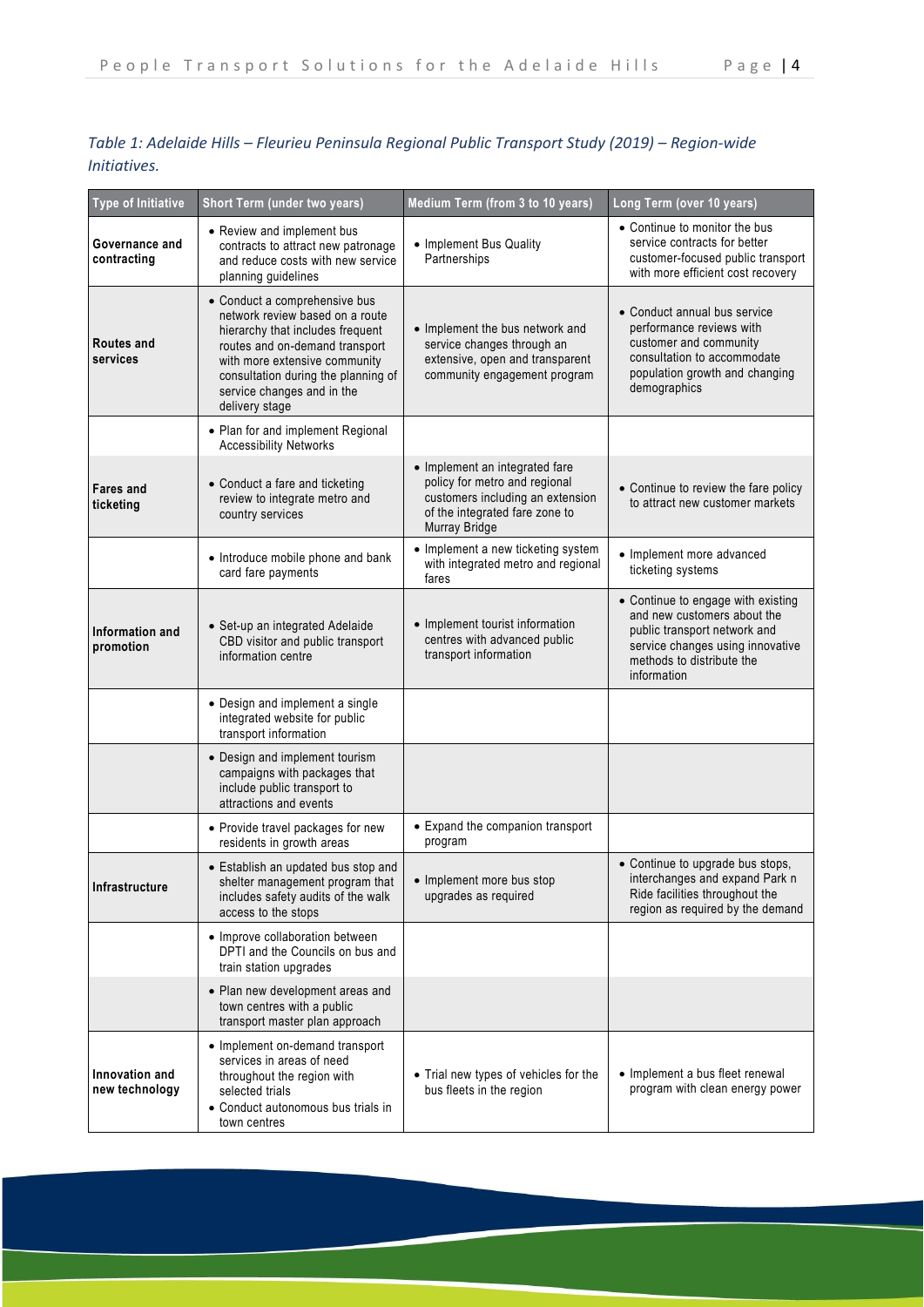| Table 2: Adelaide Hills – Fleurieu Peninsula Regional Public Transport Study (2019) – Initiatives for the |  |  |
|-----------------------------------------------------------------------------------------------------------|--|--|
| Adelaide Hills.                                                                                           |  |  |

| <b>Type of Initiative</b>    | Short Term (under two years)                                                                                                                                                                                                 | Medium Term (from 3 to 10 years)                                                                                                                                                                                | Long Term (over 10 years)                                                                                                                                                                                  |
|------------------------------|------------------------------------------------------------------------------------------------------------------------------------------------------------------------------------------------------------------------------|-----------------------------------------------------------------------------------------------------------------------------------------------------------------------------------------------------------------|------------------------------------------------------------------------------------------------------------------------------------------------------------------------------------------------------------|
| Routes and<br>services       | • Plan for a comprehensive bus<br>network review in the Hills zone                                                                                                                                                           | • Implement a new bus network with<br>frequent service bus routes, a<br>connected local bus network and<br>on-demand transport services                                                                         | • Continue to engage with<br>customers and the wider<br>community to enhance the bus<br>network and services to support<br>the population in new growth<br>areas of Mount Barker and the<br>Adelaide Hills |
|                              | • Implement on-demand transport<br>service trials for the townships in<br>the northern Adelaide Hills.<br>Macclesfield/Stirling area and<br>Langhorne Creek and Milang                                                       | • Expand the on-demand transport<br>services in the Hills zone                                                                                                                                                  |                                                                                                                                                                                                            |
| Infrastructure               | • Investigate opportunity for another<br>Park n Ride facility at Verdun with<br>easy access from the South East<br>Freeway and relocating the<br>Dumas Street Park n Ride to a<br>more convenient site for bus<br>operations | • Implement infrastructure for the<br>Bus Rapid Transit (BRT) between<br>Adelaide, Hahndorf, and Mount<br>Barker with new and expanded<br>Park n Ride facilities and branded<br>bus stops with improved amenity | • Conduct planning corridor and<br>environmental studies to reserve<br>potential alignments for a future<br>passenger railway between<br>Adelaide and Mount Barker                                         |
|                              | • Plan for more efficient bus and<br>traffic movements along Glen<br>Osmond Road                                                                                                                                             | • Implement reversible tidal flow<br>lanes along Glen Osmond Road<br>and other bus priority measures.                                                                                                           |                                                                                                                                                                                                            |
| Information and<br>promotion | • Install bespoke wayfinding<br>signage in Adelaide CBD to direct<br>tourists and visitors to the<br>Hahndorf bus services                                                                                                   | • Provide an enhanced tourist<br>information and visitor experience<br>centre at Hahndorf                                                                                                                       |                                                                                                                                                                                                            |
|                              | • Conduct an integrated tourism<br>campaign to promote bus services<br>to Hahndorf and the Adelaide Hills                                                                                                                    |                                                                                                                                                                                                                 |                                                                                                                                                                                                            |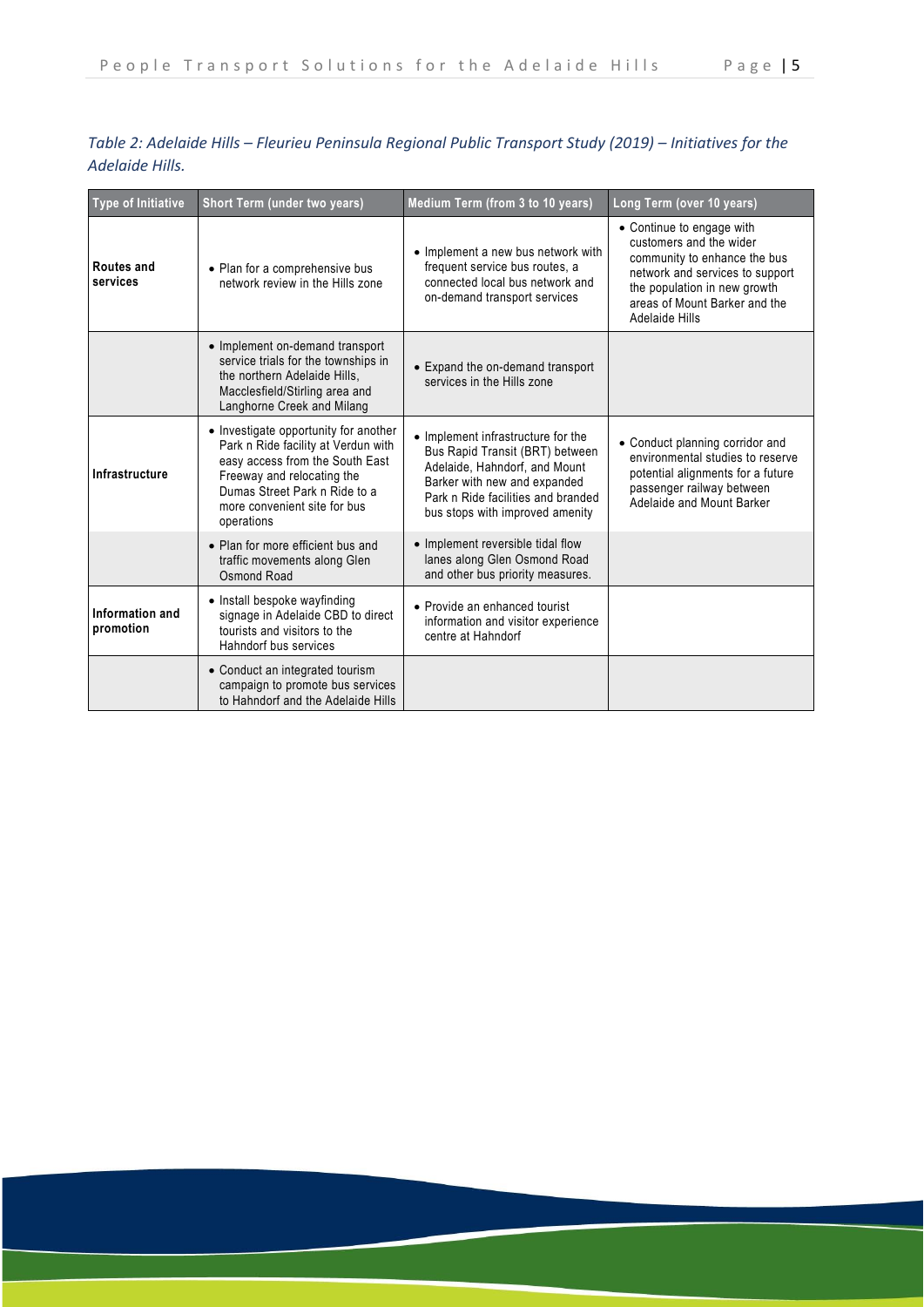# <span id="page-7-0"></span>Method

The People Transport Working Group identified 20 options as potential solutions for improving the movement of people in the Adelaide Hills corridor, including to Murray Bridge. These options were grouped into the following three categories:

#### **1. Corridor Infrastructure Options.**

Includes road upgrades, railway extensions and train services to Mount Barker and Bus Rapid Transit options.

#### **2. Public Transport Improvements.**

Includes customer amenity improvements, review of fare policies and a redesign of the bus network.

#### **3. Travel Demand Management Options.**

Includes carpooling, staggered work hours and mode shifting through Mobility as a Service options.

Each option was assessed using a Strategic Merit Test approach with 10 assessment criteria across social, environmental, and economic categories as provided in Table 3.

| #              | <b>Assessment Criterion Name</b>                                  | <b>Criterion Objective</b>                                      | <b>Triple</b><br><b>Bottom Line</b> | <b>Weighting</b> |
|----------------|-------------------------------------------------------------------|-----------------------------------------------------------------|-------------------------------------|------------------|
| $\mathbf{1}$   | <b>Transport Customer Experience</b>                              | Maximise customer experience in buses<br>and at boarding points | <b>Social</b>                       | 15%              |
| $\overline{2}$ | <b>Travel Time Savings</b>                                        | Minimise travel times                                           | Social                              | 15%              |
| 3              | <b>Urban Development and Community</b><br><b>Amenity Benefits</b> | <b>Maximise community benefits</b>                              | Social                              | 5%               |
| $\overline{4}$ | <b>Road Traffic Congestion Management</b>                         | Minimise need for new road<br>infrastructure                    | Social                              | 15%              |
| 5              | Environmental Benefits (air quality)                              | Maximise air quality and reduce<br>emissions                    | Environmental                       | 5%               |
| 6              | <b>Environmental Constraints for New</b><br>Infrastructure        | Minimise impacts on the physical<br>environment                 | Environmental                       | 5%               |
| $\overline{7}$ | <b>Operational Costs</b>                                          | Minimise operational costs                                      | Economic                            | 5%               |
| 8              | <b>Capital Costs</b>                                              | Minimise capital costs                                          | Economic                            | 15%              |
| 9              | <b>Feasibility for Implementation</b>                             | Maximise ease of implementation                                 | Economic                            | 15%              |
| 10             | <b>Timing for Government Funding</b>                              | Likelihood of government funding                                | Economic                            | 5%               |

#### *Table 3. Strategic Merit Test for improving people transport in the Adelaide Hills.*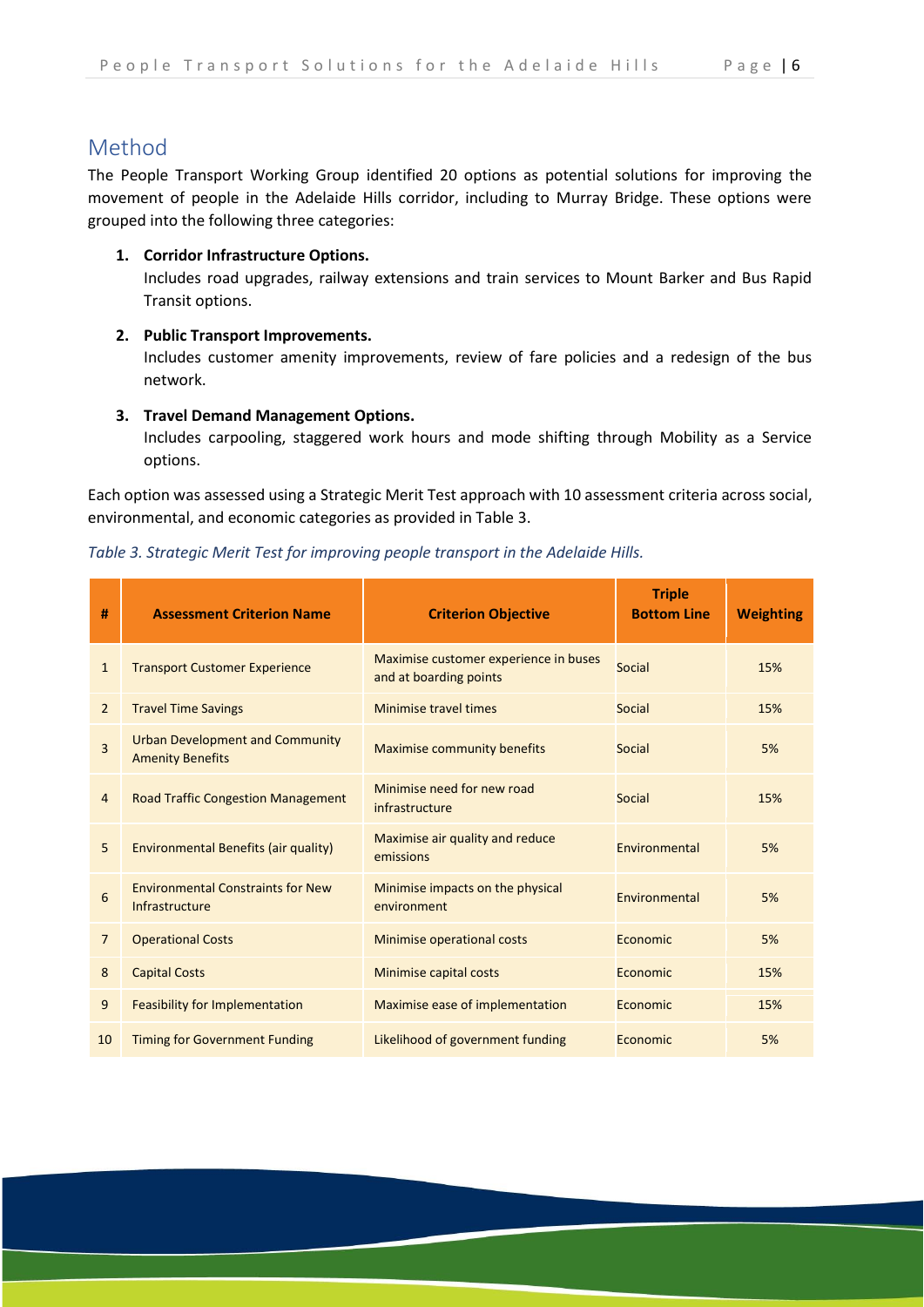The strategic merit test of the 20 options was undertaken by each participant in the People Transport Working Group based on their agency or individual views and then pooled with an average of the scores from 1 to 5. Each option was given a total unweighted score out of 500 and it was represented as a percentage value as shown in Figure 2. These scores were used to identify the importance ranking of the priorities for the options.



## *Figure 2. Priority Ranking of the Adelaide Hills Passenger Transport Options*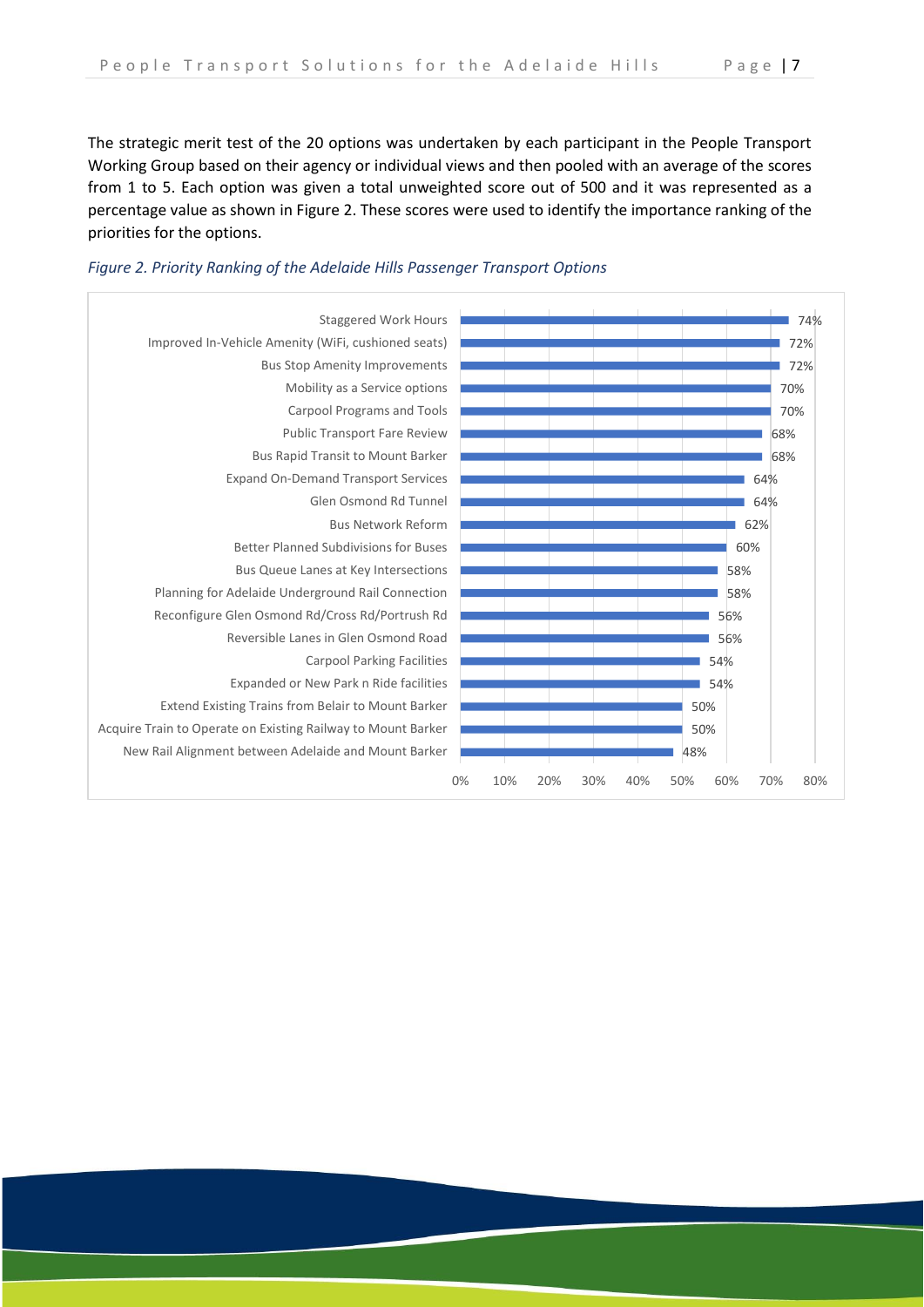# <span id="page-9-0"></span>Analysis

Results of the Strategic Merit Test show the following:

- The top scoring option is to introduce staggered work hours to spread the travel demand for private vehicles and public transport. This is a low cost, Adelaide-wide travel behaviour initiative that would be challenging but that can be implemented with a targeted marketing campaign by the State Government and local Councils. Similar impacts could be obtained through alternative programs including increasing workplace flexibility and public transport fare incentives.
- Second and third placed options improve the attractiveness of public transport to drive increased patronage. These options are generally lower cost improvements to provide a higher quality amenity in buses and bus stop improvements.
- Fourth and fifth places represent sharing-economy options focused on transport experience and cost-sharing through car-pooling and Mobility as a Service (MaaS). These options require collaboration between the private sector transport providers and the State Government that is responsible for and determines the Adelaide Metro fare structure and ticketing policy.
- Sixth and seventh place options repeat recommendations of the 2019 report on public transport for the Adelaide Hills region undertaken by RDA AHFKI for design and implementation of effective Bus Rapid Transit (BRT) services and connecting, on-demand local bus services. The scope of a BRT service needs to be clearly defined because it can range from branded, high frequency bus services with a single or group of bus routes to a dedicated busway with an exclusive right-of-way for buses.
- All options to develop rail solutions scored poorly.
	- o Due to the indirect and slow alignment through the Adelaide Hills via the Belair line, options to use the existing rail alignment do not provide competitive commuter times when compared to a private vehicle or bus services via the South Eastern Freeway and Glen Osmond Road.
	- o A fast train option from Adelaide to Mount Barker on a new, more direct rail alignment would be cost prohibitive for the serviced population. It would also create major environmental impacts and land resumption requirements through a new corridor in the Adelaide Hills and through the metropolitan region of the Eastern Suburbs of Adelaide that would need to be addressed and mitigated.

The recommended solutions of this report combine the top recommendations of the Strategic Merit Test process utilised by the People Transport Working Group.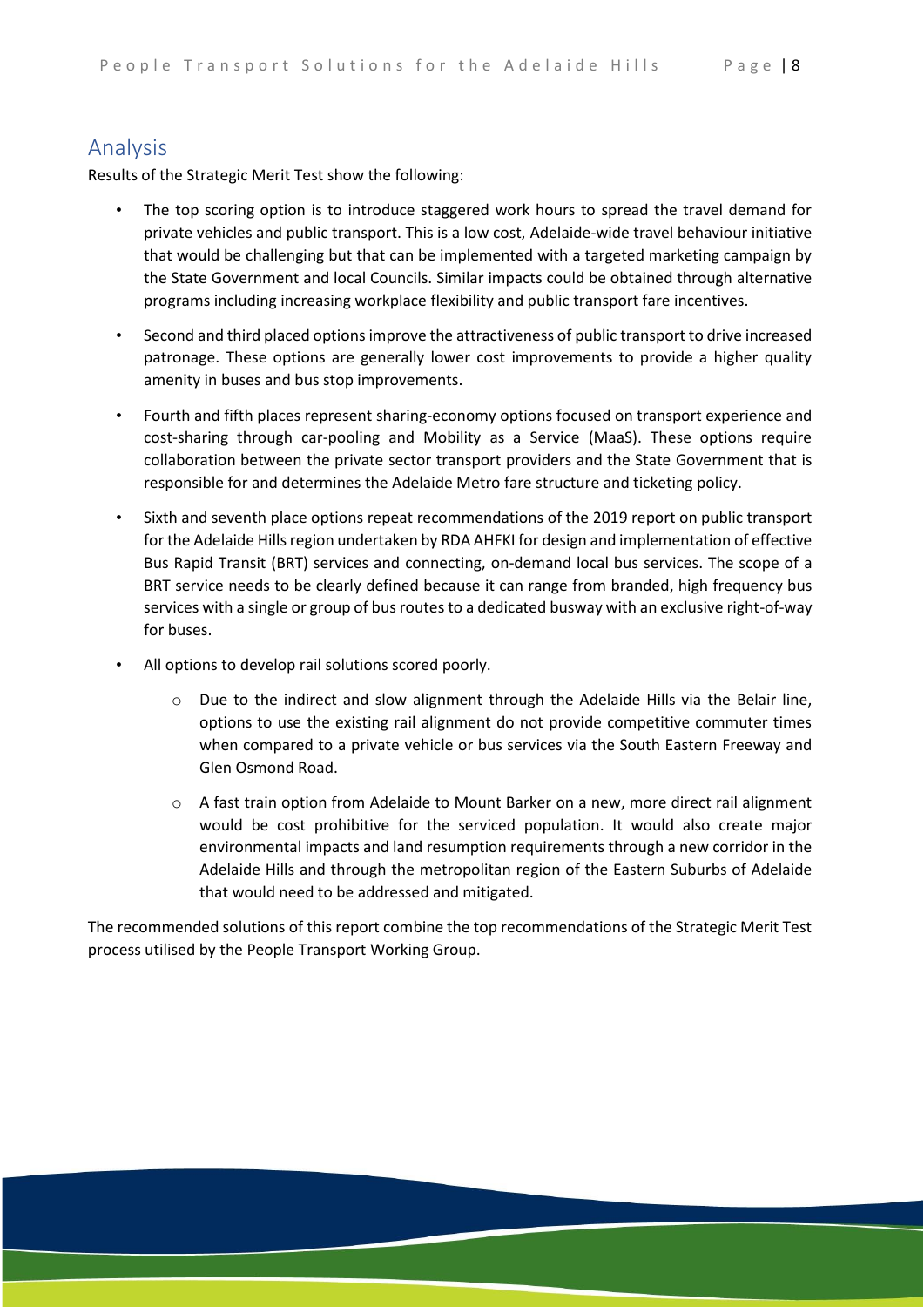# <span id="page-10-0"></span>Recommendations for People Transport in The Adelaide Hills

#### **Bus Rapid Transit (BRT) services between Adelaide and Adelaide Hills**

It is recommended peerless Bus Rapid Transit (BRT) services between Adelaide CBD and the Adelaide Hills are planned, designed and implemented. BRT services come in a variety of forms, however for this region it is critical that a successful BRT incorporate as a minimum:

- High frequency services (e.g., every 15 minutes 7am-7pm Mon-Fri and every 30 minutes other times/days).
- Shortest routes with minimum stops for best commute times.
- Buses suited to the gradients of the Adelaide Hills to maintain effective travel speeds and commute times.
- Well located and designed bus stops with improved amenity encompassing Park n Ride facilities including a new site at Verdun to service hills residents feeding into the BRT from the Onkaparinga Valley.
- Attractive bus amenity (ie; climate control suited to the hills climate, cushioned seats, sufficient leg room, baggage racks, USB charging outlets, bicycle racks, on-board Wi-Fi).
- Service branding across buses and bus stops to identify the services with the Adelaide Hills and encourage community buy-in and ownership as well as tourist patronage.

In addition, a BRT service will be optimized with:

#### **1. Route planning**

Community feedback during the 2019 RDA public transport study showed commuters from Mount Barker did not like the long, winding route through Bridgewater, Aldgate, Stirling. The most patronised services are express services. The 2019 RDA AHFKI public transport study recommended two BRT routes to ensure maximum benefit whilst servicing the demo-geography of the region:

- Route 1: Adelaide Crafers, Stirling, Aldgate, Bridgewater
- Route 2: Adelaide Verdun, Hahndorf, Mount Barker

#### **2. Bus Corridor Improvements on Glen Osmond Road**

Corridor infrastructure options for dealing with constrictions and traffic congestion to improve travel times on Glen Osmond Road need to be considered for a holistic Adelaide Hills people transport solution. Options, in increasing complexity and cost order include:

- Bus stop indents and bus queue lanes (priority) at key intersections.
- Reversible lanes to increase number of lanes in peak hour flows.
- Reconfiguration of the Glen Osmond Rd/Cross Rd/Portrush Rd intersection.
- A Glen Osmond Road tunnel between Adelaide city and the Toll Gate at the start of the South Eastern Freeway.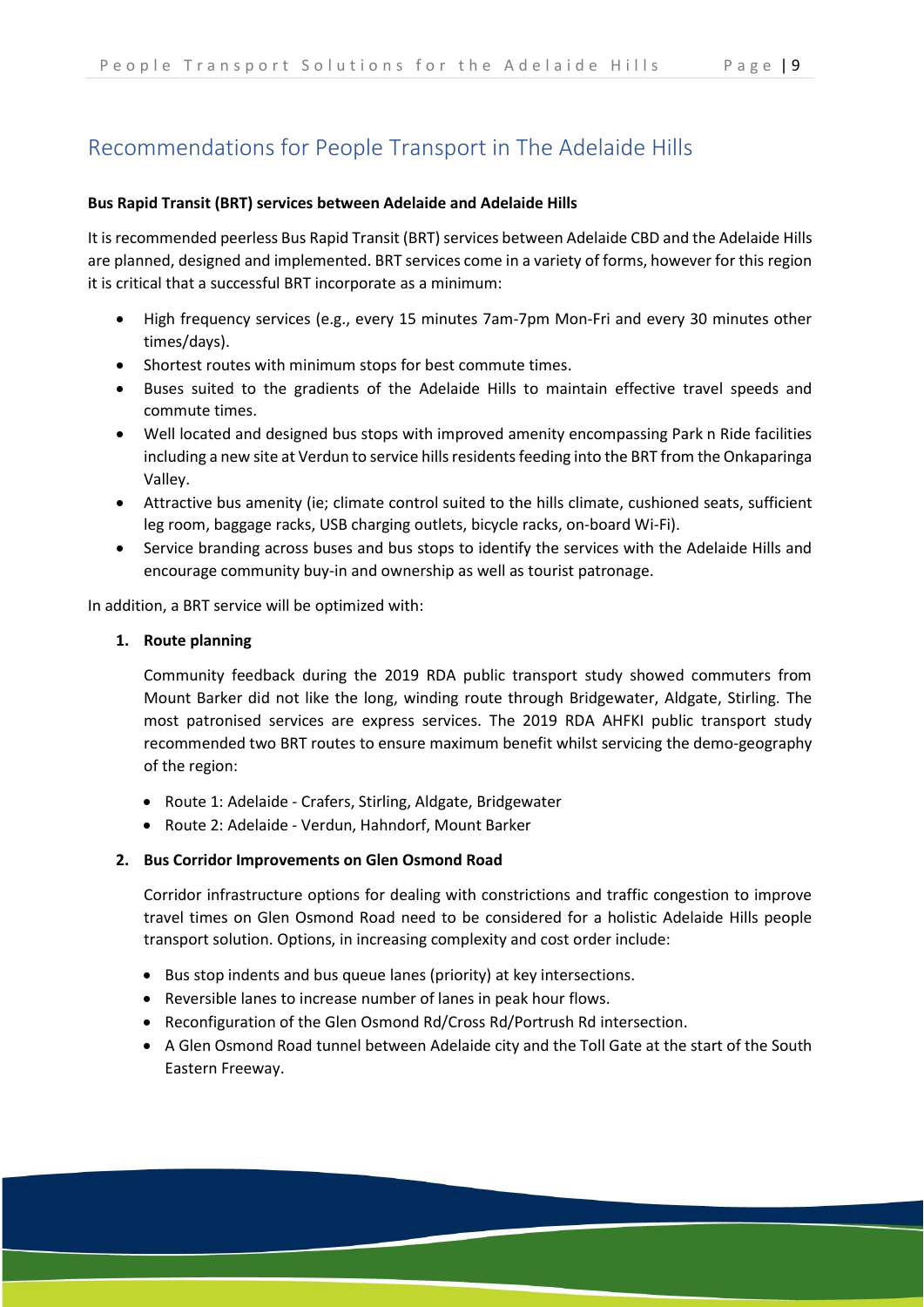#### **3. Mobility as a Service (MaaS)**

According to Australian Trade & Investment Commission, MaaS combines multiple transport modes such as car and ride share, with public and even active transport options. Crucially, MaaS offerings are designed to out-compete conventional car transport options via a sleek user experience with dynamic journey planning and streamlined payment processes.

Keolis Downer operate a very popular on-demand bustrial in Mount Barker, offering a responsive first/last-mile solution for residents and visitors moving through Mount Barker's bus hubs (Park n Rides) connecting with other bus services between Mount Barker and Adelaide.

The continuation of on-demand bus services and streamlined fare payment options were recommendations of the 2019 RDA AHFKI public transport study and will help optimize a high performing BRT service.

#### **4. Dedicated or preferential lane access**

Dedicated bus lanes that improve commute times are a key feature of well-developed BRT services, however dedication of an existing lane of the South Eastern Freeway is not possible due to extensive use of one lane (left lane) by comparatively slow, heavy freight and lack of capacity. Options exist however to provide improved commute times for BRT services:

- Development of new lanes for dedicated BRT use over short distances to provide priority bus queue lanes at key intersections (e.g., at the Cross Road, Glen Osmond Rd, Portrush Rd) or dedicated access (e.g., between Hahndorf and the South Eastern Freeway to enable BRT to service tourist demand).
- Shared, preferential use of the left lane (of three lanes between the Glen Osmond Tollgate and Stirling) by heavy freight and BRT buses.

For the latter option, any reduction of heavy freight movements on the South Eastern Freeway through diversion of freight around the hills on alternative routes, or reduction of peak-time freight movements (eg; through differential pricing mechanisms to drive time-based separation of freight and other traffic) would increase the likelihood of improved travel times for BRT. It could also open the possibility for lane access to other forms of high occupancy vehicles including taxis, rideshare and carpool vehicles.

# <span id="page-11-0"></span>Special notes on Rail

Whilst BRT services outlined in this report could be expected to provide a solution for foreseeable forecasts of population growth, in the long-term, consideration should be given to investigate business cases for rail options that result in travel times supportive of high patronage, including any viable options:

- To upgrade the existing rail alignment and rolling stock.
- For a new rail alignment.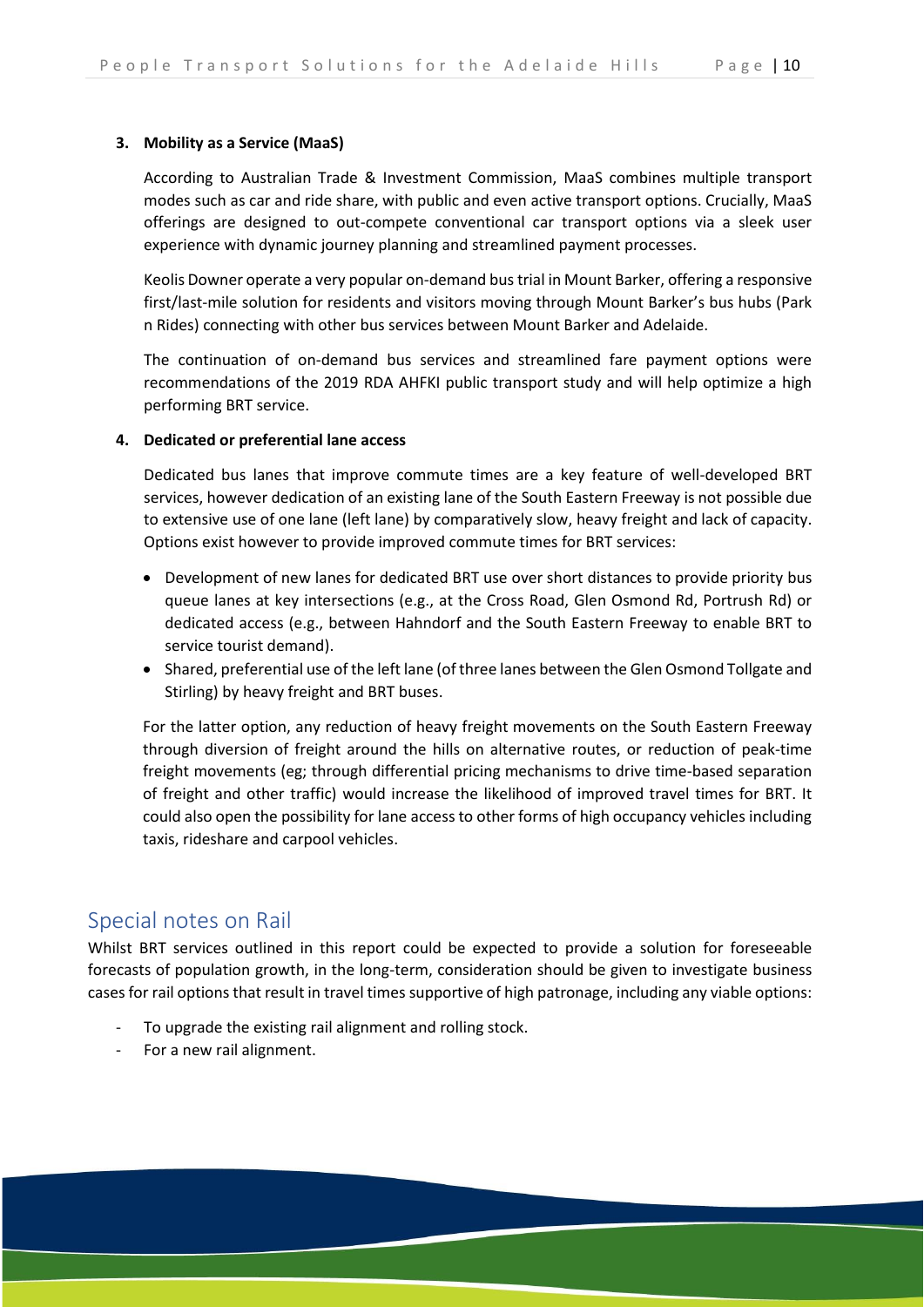

*Figure 3. Tacoma's (Washington, USA) Pacific Avenue Hybrid Bus Rapid Transit.*

*<https://www.theurbanist.org/>*

*Figure 4. Transport for NSW B-Line BRT service.*



*www.transport.nsw.gov.au*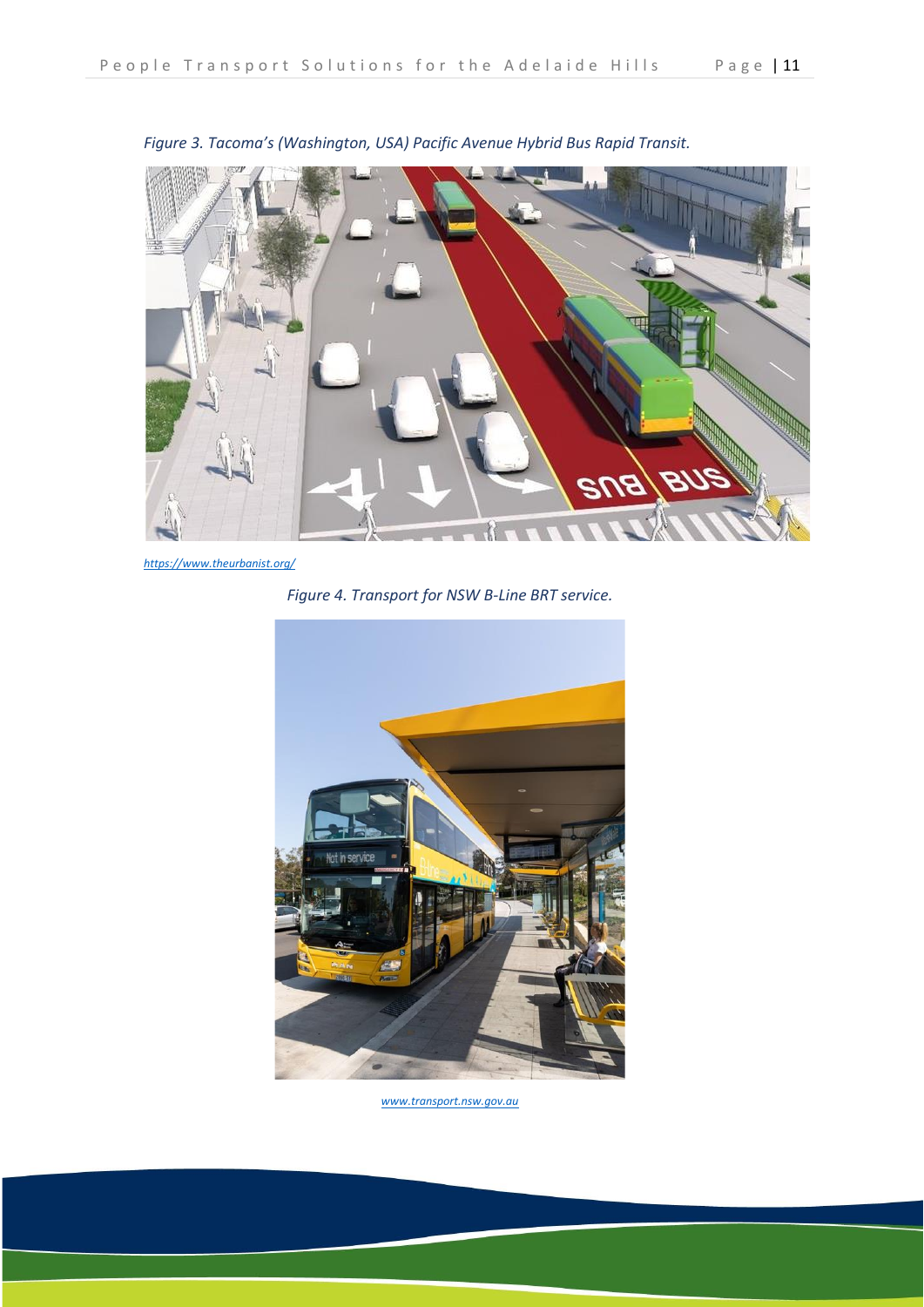# <span id="page-13-0"></span>Definitions

#### **Bus Rapid Transit**

*Bus Rapid Transit (BRT) is a public transportation system that provides faster, more efficient service than an ordinary bus line. Often this is achieved by making improvements to existing infrastructure, vehicles, and scheduling. The goal is to approach the service quality of rail transit while still enjoying the cost savings and flexibility of bus transit. BRT offers cost effective, environmentally beneficial, and high-performance mass transit where population density often does not justify the construction of costly fixed rail systems and the need for greater flexibility in route mapping is better served by wheel-to-road transport systems. [OzeBus](http://bic.asn.au/Default.aspx?PageID=6386355&A=SearchResult&SearchID=202480643&ObjectID=6386355&ObjectType=1)*

*Some key features of BRT include:*

- *Dedicated right-of-way infrastructure (bus-only lanes).*
- *Off-board fare collection.*
- *Intersection treatments (signal priority, prohibited traffic turns).*
- *Rapid and frequent operations.*
- *Enhanced stations that are convenient, comfortable, secure, and weather protected.*
- *Excellence in marketing and customer service.*
- *A BRT system can use existing road systems or be built with dedicated pathways and station systems depending on the resources available for the project.*

*[Institute for Transportation & Development Policy](https://www.itdp.org/)*

#### **Sharing Economy**

*An [economic](https://dictionary.cambridge.org/dictionary/english/economic) [system](https://dictionary.cambridge.org/dictionary/english/system) that is [based](https://dictionary.cambridge.org/dictionary/english/based) on [people](https://dictionary.cambridge.org/dictionary/english/people) [sharing](https://dictionary.cambridge.org/dictionary/english/share) possessions and [services,](https://dictionary.cambridge.org/dictionary/english/service) either for [free](https://dictionary.cambridge.org/dictionary/english/free) or for [payment,](https://dictionary.cambridge.org/dictionary/english/payment) usually using the [internet](https://dictionary.cambridge.org/dictionary/english/internet) to [organize](https://dictionary.cambridge.org/dictionary/english/organize) this.*

*[Cambridge English Dictionary](https://dictionary.cambridge.org/dictionary/english/sharing-economy)*

#### **Mobility as a Service (MaaS)**

*Mobility-as-a-Service is an emerging type of service that, through a joint digital channel enables users to plan, book, and pay for multiple types of mobility services. The concept describes a shift away from personally-owned modes of transportation and towards mobility provided as a service.*

*[Wikipedia](https://www.austrade.gov.au/future-transport/mobility-as-a-service/)*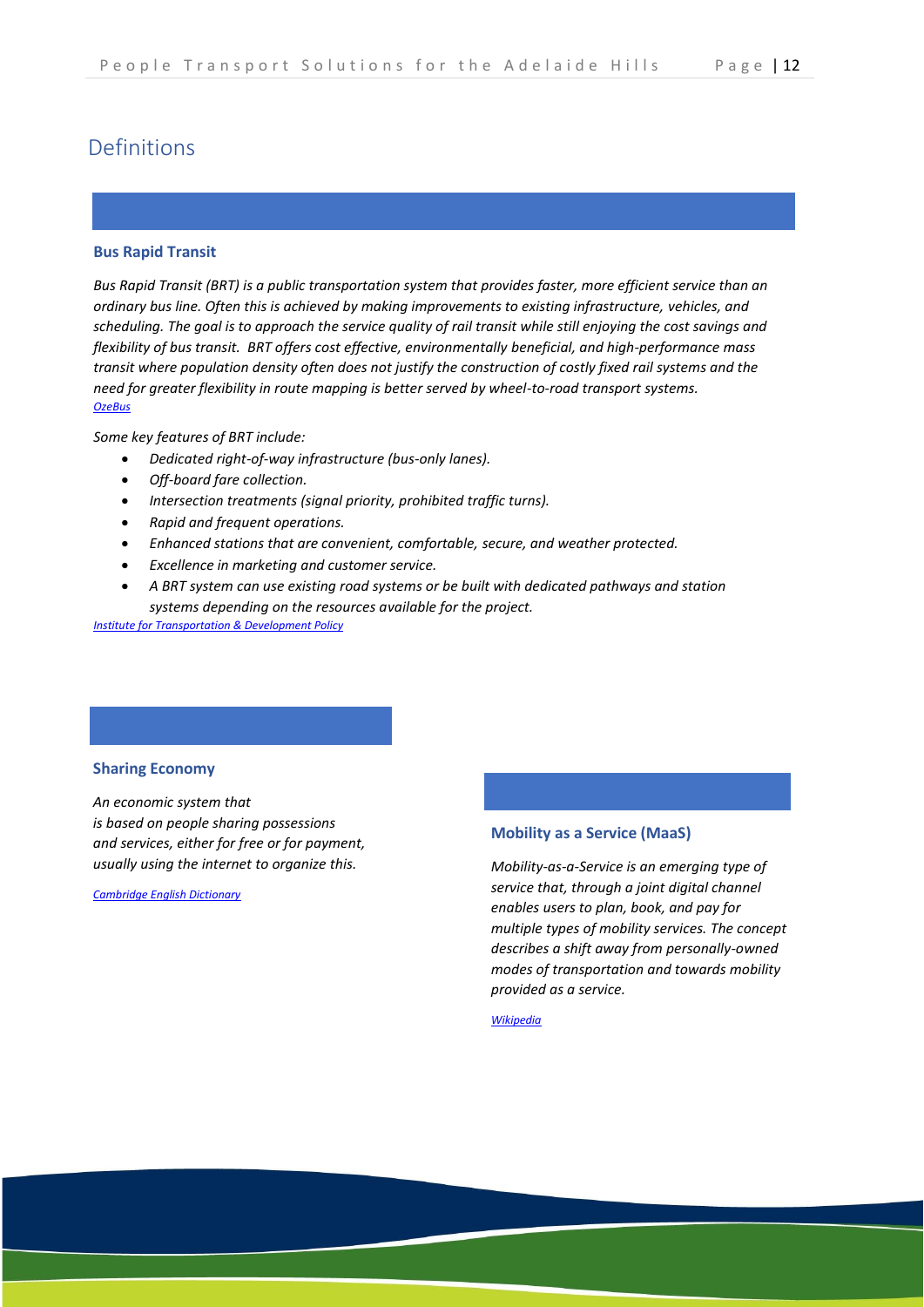# <span id="page-14-0"></span>Summary

An extensive working group representing key stakeholders have worked together with a focus on development of options and making recommendations for improving freight and people transport across the Adelaide Hills.

This report provides a synopsis of recommendations that all stakeholders can refer to including all levels of government, government departments and agencies. The takeaway recommendations for people transport are:

- 1. Implementation of two Bus Rapid Transit (BRT) services using task-specific buses:
	- Route 1: Adelaide Crafers, Stirling, Aldgate, Bridgewater
	- Route 2: Adelaide Verdun, Hahndorf, Mount Barker
- 2. Supported with:
	- Bus corridor improvements along Glen Osmond Road.
	- Implementation of Mobility-as-a-Service (MaaS) to support transition between modes of transport.
	- Dedicated or preferential BRT lane access options.

Bus Rapid Transit (BRT) offering a high-frequency express services will have a profound, positive impact on public transport patronage resulting in reduced road congestion and improved liveability in the Adelaide Hills.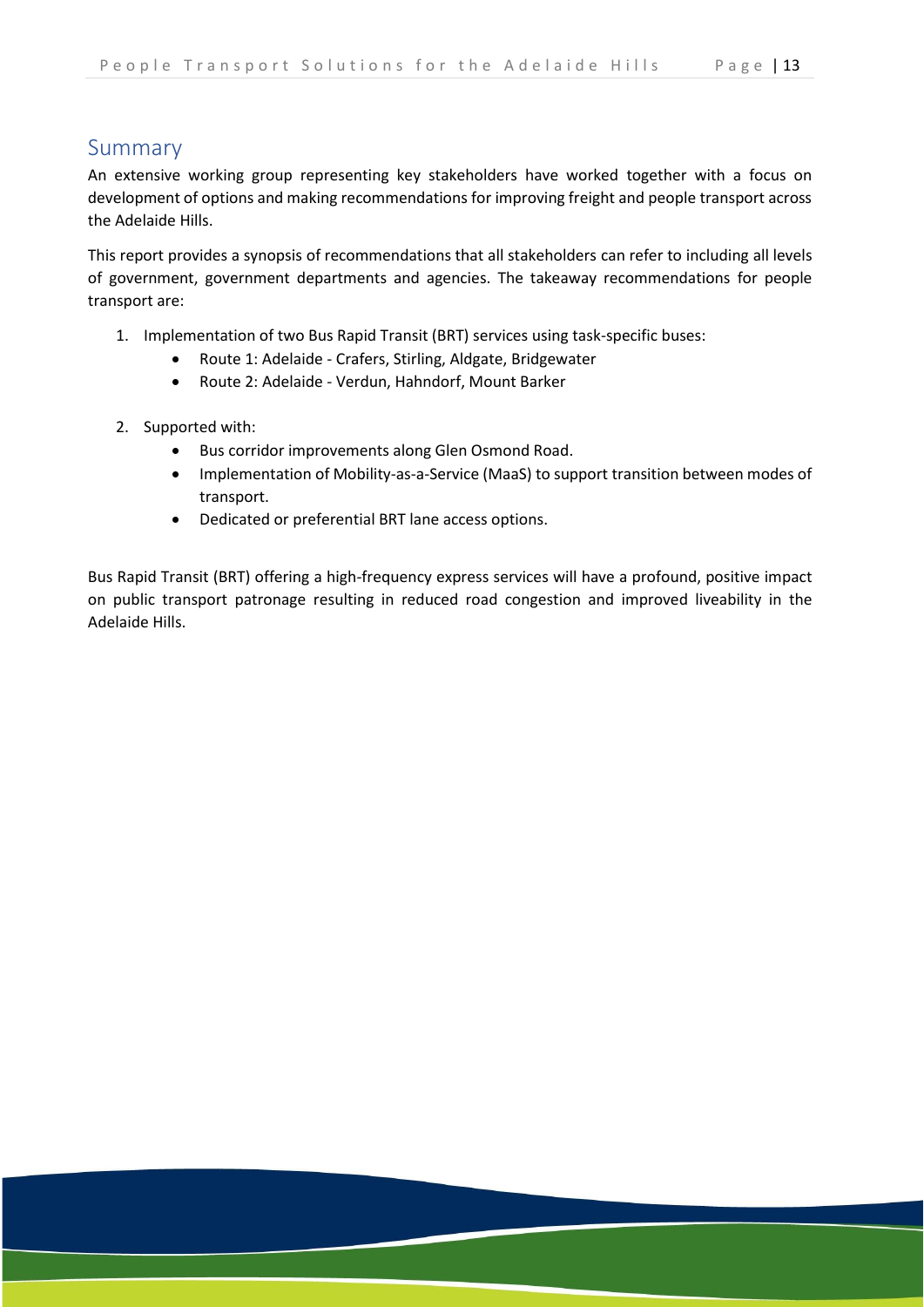| <b>Name</b>             | <b>Position</b>                                                 | Organisation                           |
|-------------------------|-----------------------------------------------------------------|----------------------------------------|
| Adrian Teaha (A)        | Rail Policy Manager                                             | Australian Rail Track Corporation      |
| Andrew Aitken           | <b>Chief Executive Officer</b>                                  | Adelaide Hills Council                 |
| <b>Andrew Stuart</b>    | <b>Chief Executive Officer</b>                                  | Mount Barker District Council          |
| Ben Fee (A)             | <b>Chief Executive Officer</b>                                  | RDA Murraylands and Riverland          |
| Cathy Allen             | General Manager - SA - Bus                                      | Keolis Downer                          |
| Charles Mountain        | Senior Manager Safety & Infrastructure                          | RAA                                    |
| Chris Haskas            | <b>Manager Engineering</b>                                      | The City of Mitcham                    |
| Damien Cooke            | Chief Executive Officer and Director                            | <b>RDA AHFKI</b>                       |
| Daryll Conlon           | <b>Head of Operations</b>                                       | Keolis Downer                          |
| David Lovell            | Deputy CE                                                       | Infrastructure SA                      |
| Evan Knapp              | <b>Executive Officer</b>                                        | South Australian Freight Council       |
| <b>Graeme Martin</b>    | <b>Executive Officer</b>                                        | Southern and Hills LGA                 |
| Henry To                | Manager Infrastructure Strategy                                 | Australian Rail Track Corporation      |
| James Sexton            | Chair                                                           | <b>RDA AHFKI</b>                       |
| Jarrod Bielby           | Regional Manager - Infrastructure                               | RDA Murraylands and Riverland          |
| Jim Nikas (A)           | <b>Business Development Manager</b>                             | Keolis Downer                          |
| John Ashcroft           | <b>Board Member</b>                                             | <b>RDA AHFKI</b>                       |
| John Devney             | Director                                                        | <b>GTA now Stantec</b>                 |
| John Olson              | <b>Managing Director</b>                                        | HDS Australia Pty Ltd                  |
| Karen Raffen            | <b>Chief Executive Officer</b>                                  | RDA Adelaide Metropolitan              |
| Luigi Rossi             | <b>Principal Consultant</b>                                     | Luigi Rossi & Associates               |
| Marc Voortman           | <b>GM Planning and Development</b>                              | Mount Barker District Council          |
| Mark Hennessy           | <b>Planning Leads</b>                                           | Dept. for Infrastructure and Transport |
| Matthew Vertudaches (A) | <b>Traffic Engineer</b>                                         | RAA                                    |
| Melissa Bright          | Manager Economic Development                                    | Adelaide Hills Council                 |
| Michael Sedgman (A)     | <b>Chief Executive Officer</b>                                  | Murray Bridge Council                  |
| Michelle English (A)    | <b>Business Development Manager</b>                             | <b>Flinders Port Holdings</b>          |
| Mike Wilde              | Manager, Network Planning                                       | Dept. for Infrastructure and Transport |
| Peter Tsokas            | <b>Chief Executive Officer</b>                                  | City of Unley                          |
| <b>Phil Burton</b>      | General Manager Infrastructure                                  | Mount Barker District Council          |
| Rob Kerin               | Chair                                                           | <b>RDA South Australia</b>             |
| Rod Hook                | Partner                                                         | Rod Hook and Associates                |
| Scott McKay             | Founder and Principal                                           | <b>Flywheel Advisory</b>               |
| Steve Shearer (A)       | <b>Executive Officer</b>                                        | SA Road Transport Association          |
| <b>Steve Shotton</b>    | Regional Development Manager                                    | <b>RDA AHFKI</b>                       |
| Wayne Buckerfield       | Executive Director, Transport Planning &<br>Program Development | Dept. for Infrastructure and Transport |

# <span id="page-15-0"></span>Appendix 1A: Initial Workshop Invitees/Participants

(A) Apology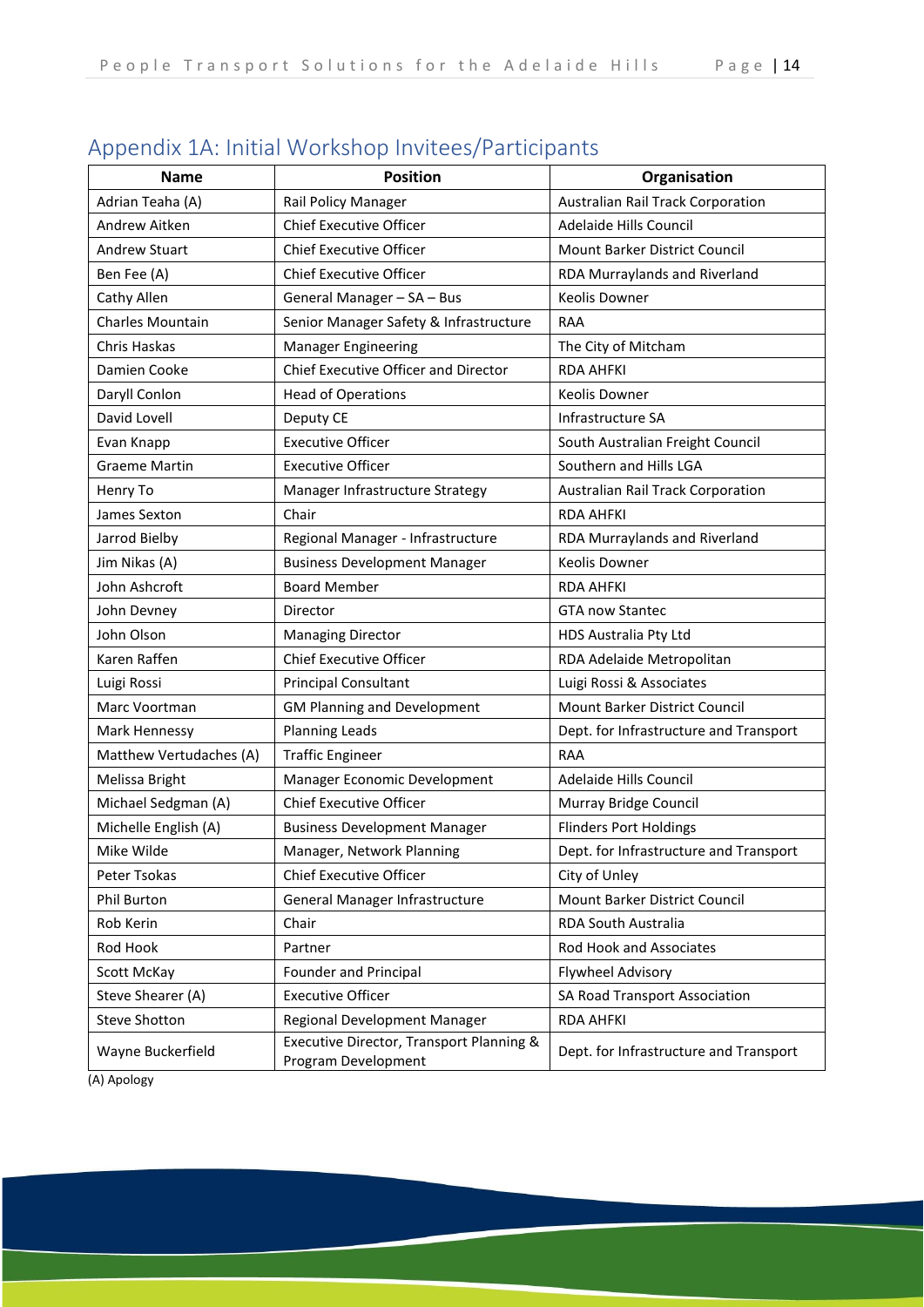| <b>Name</b>             | <b>Position</b>                        | Organisation                                |
|-------------------------|----------------------------------------|---------------------------------------------|
| Cathy Allen             | <b>General Manager</b>                 | Keolis Downer                               |
| <b>Charles Mountain</b> | Senior Manager Safety & Infrastructure | RAA                                         |
| Daryll Conlon           | <b>Head of Operations</b>              | Keolis Downer                               |
| Fiona Cartwright        | <b>Manager Safety Strategy</b>         | Department for Infrastructure and Transport |
| <b>Graeme Martin</b>    | EΟ                                     | SHLGA                                       |
| Henry To                | Manager Infrastructure Strategy        | <b>Australian Rail Track Corporation</b>    |
| Jarrod Bielby           | Regional Manager - Infrastructure      | RDA Murraylands and Riverland               |
| John Devney (Chair)     | Director                               | <b>GTA Consultants now Stantec</b>          |
| Karen Raffen            | CEO                                    | RDA Adelaide Metropolitan                   |
| Scott McKay             | Founder and Principal                  | <b>Flywheel Advisory</b>                    |
| <b>Steve Shotton</b>    | Regional Development Manager           | RDA Adelaide Hills, Fleurieu & KI           |

# <span id="page-16-0"></span>Appendix 1B: People Transport Working Committee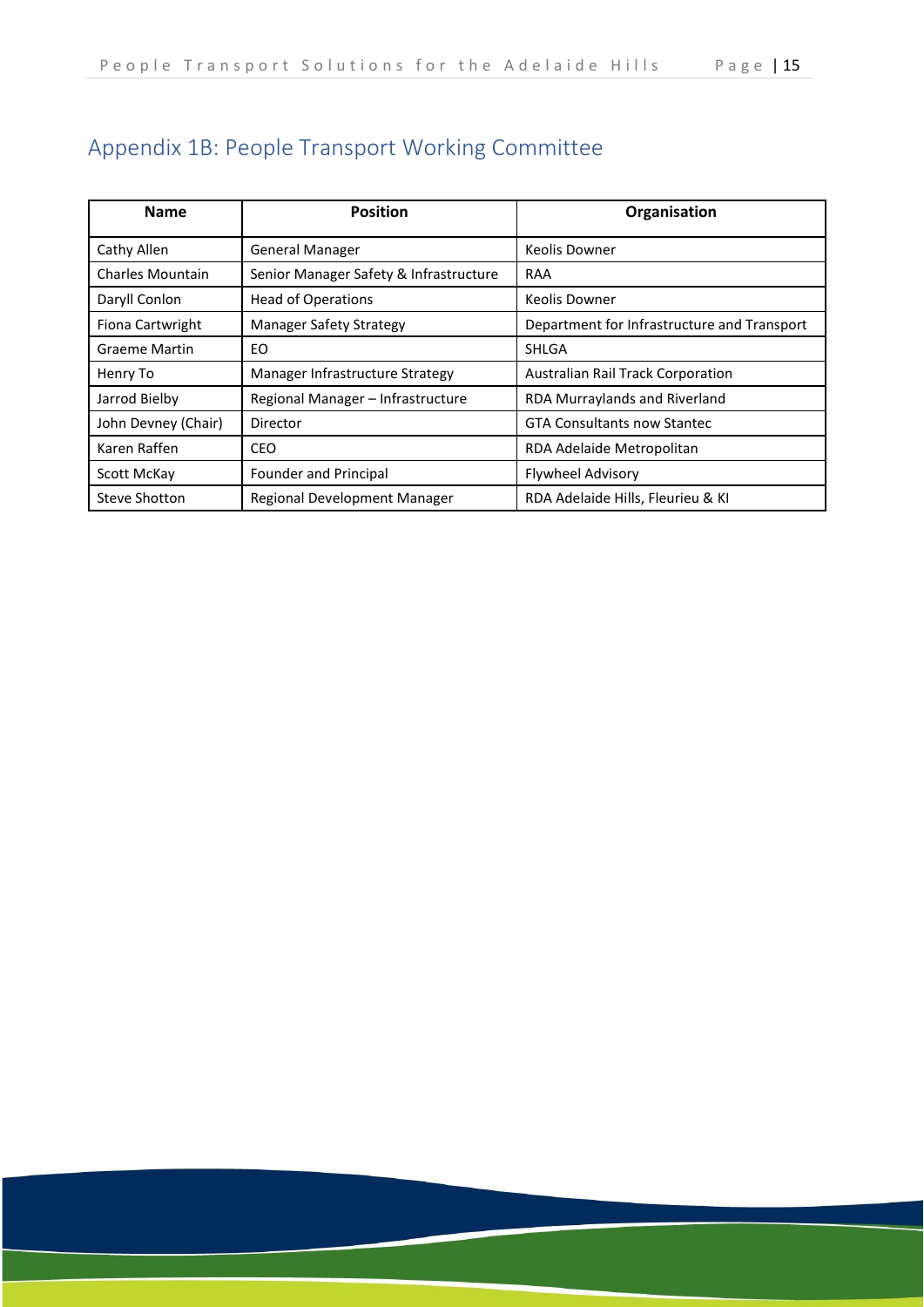# <span id="page-17-0"></span>Appendix 2: Related Work

# <span id="page-17-1"></span>Related Studies

- Regional Road Assessment Adelaide Hills, 2020, RAA
- Regional Road Assessment South Eastern Freeway, 2020, RAA
- Hahndorf Township Traffic Planning and Interchange Study, Jacob 2020
- GlobeLink, 2019, KPMG/AECOM
- Regional Public Transport Study, 2019, RDA AHFKI
- Northern Rail Bypass Scoping Study, 2018, RDA AHFKI / Tonkin
- Southern & Hills Local Government Association, 2020 Transport Plan 2015 Update (HDS)
- The Integrated Transport and Land Use Plan, Government of South Australia, 2013
- Adelaide Rail Freight Movements Study, 2010, GHD

# <span id="page-17-2"></span>Relevant Plans

- 20 Year State Infrastructure Strategy ISA 2020
- The 30-Year Plan for Greater Adelaide 2017 Update. Department of Planning, Transport and Infrastructure, Adelaide, South Australia, 2017.
- The Integrated Transport and Land Use Plan, Department of Planning, Transport and Infrastructure, Adelaide, South Australia, July 2015. (no longer State Government policy)

# <span id="page-17-3"></span>Department for Infrastructure and Transport

Planning Studies & Upgrades: Transport Network Planning Studies Program 2020-21

- Crafers and Verdun Park and Rides
- Bus Corridor Improvements Glen Osmond Road
- Intersection Efficiency Portrush Road/South Eastern Freeway/Cross Road intersection
- Corridor Planning South Eastern Freeway

### Other Studies

- Greater Adelaide Freight Bypass Business Case
- Bus Rapid Transit Strategy and Investment Plan
- Public Transport Infrastructure Strategy, 10-year plan and selected preliminary business cases
- RAV Network expansion strategy
- Adelaide Hills Bus Rapid Transit (City to Mt Barker)
- Hahndorf Township Strategic Traffic Planning Study
- SE Freeway Freight Corridor Plan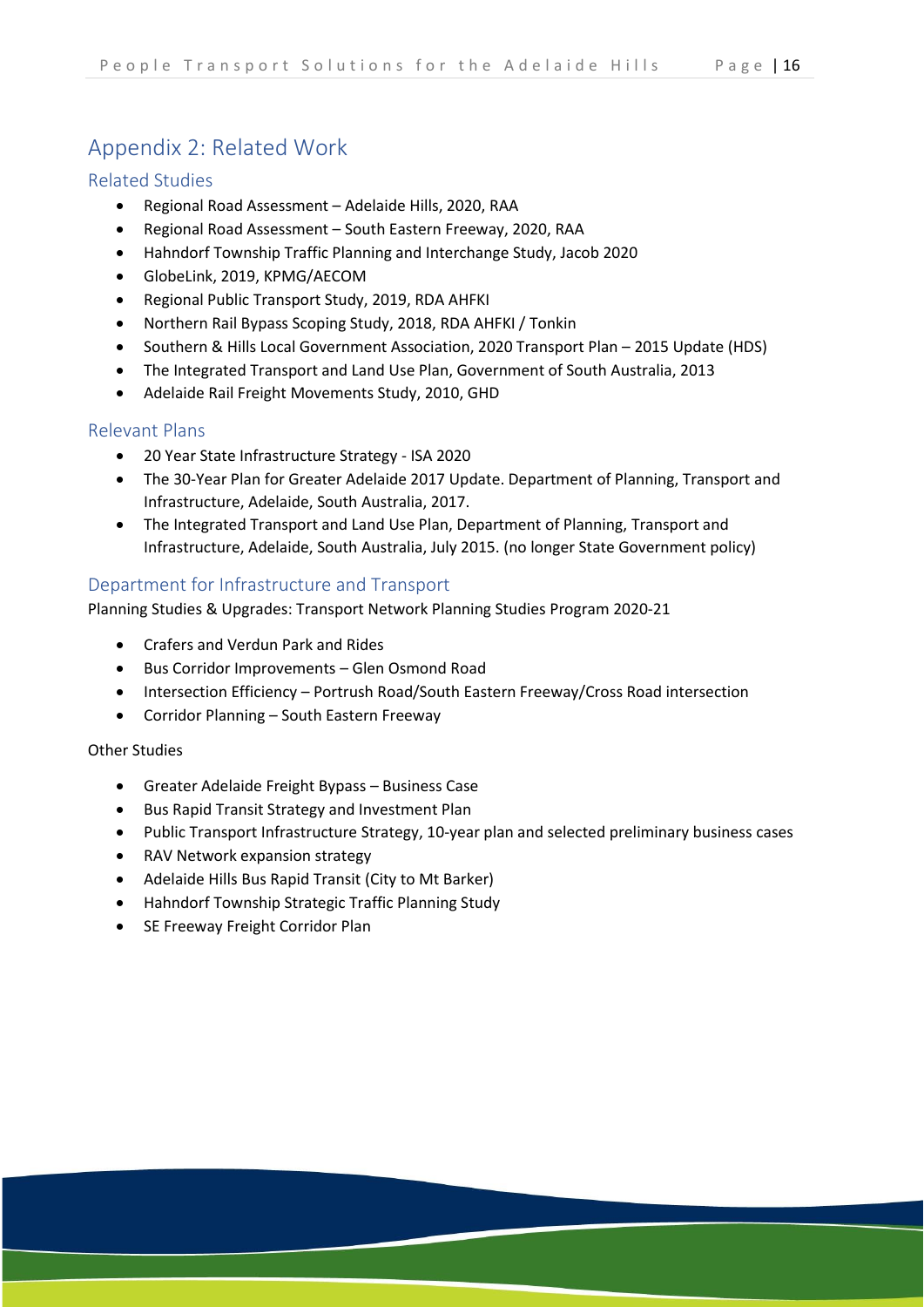# <span id="page-18-0"></span>Appendix 3: Current Infrastructure Works

#### **Department for Infrastructure and Transport: committed and/or recently completed projects:**

- Glen Osmond and Fullarton Roads Intersection Upgrade
- Heysen Tunnels refit and upgrade
- [Keeping Metro Traffic Moving](https://dit.sa.gov.au/__data/assets/pdf_file/0018/542160/Keep_Metro_Traffic_Moving_May_2018.pdf)
	- o Bus Indents on Glen Osmond Road to improve travel time for express buses and general traffic
	- o Extended Clearway and Parking Restrictions Glen Osmond Rd, Greenhill Road to Portrush Road
- South Eastern Freeway Pavement Rehabilitation: Crafers to Tollgate
- Mount Barker On-demand Bus Trial